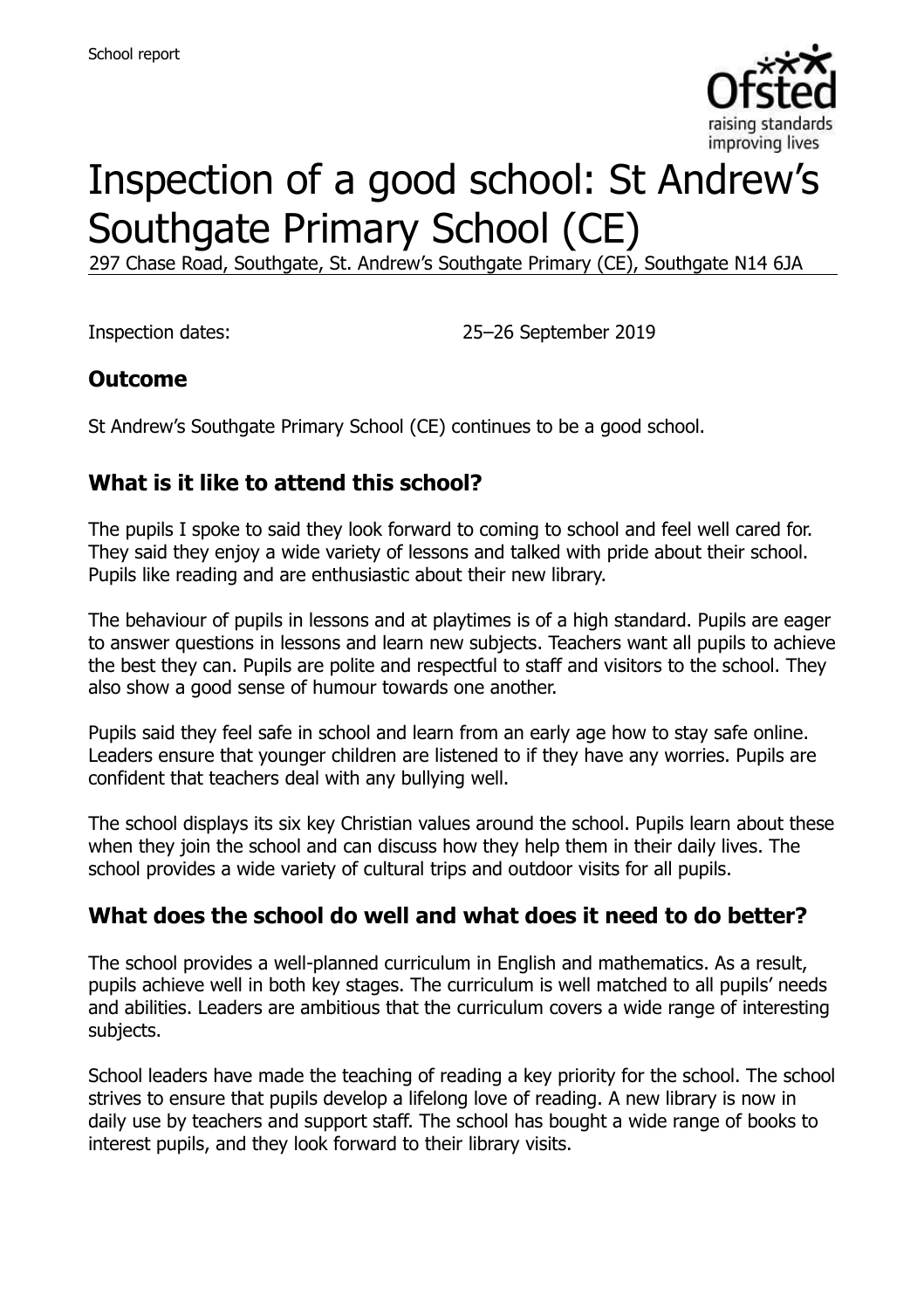

Phonics skills are taught from an early age, and Year 1 pupils make good progress. Regular staff training helps teachers keep their knowledge up to date. Reading records between home and school help parents to know how their children are doing. For some of the pupils who struggle to read, books are not well matched to their stages of early reading.

A distinctive feature of this school is the 'reading tutors'. Pupils from Years 5 and 6 are trained to help younger pupils with their reading and choosing books. Older pupils said how much they enjoy helping younger ones with their reading.

Mathematics is taught well in the school, and children quickly develop number and calculation skills. Pupils know their times tables and enjoy solving problems in lessons.

Pupils learn geography and history in topics. Links are also made to science and other subjects. The school is working on topics such as renewable energy and climate change. I saw Year 5 pupils learn how to use map and grid references around the UK. Pupils told me that in previous years they did not learn as much in geography as they do now. As a result, there are areas of the geography curriculum that need revisiting. The school provides regular outdoor learning activities. Pupils need more opportunities to develop and record their geography skills further.

The school does cover computing in its curriculum but not in much depth. Coding is taught in some classes but is basic and not matched to the age and abilities of the pupils. Leaders have plans to develop this subject in the future.

Pupils with special educational needs and/or disabilities (SEND) get good support. Careful planning for individual needs ensures that these pupils achieve well.

Leaders provide a wide range of visits and trips to promote the wider development of all pupils. There is also an extensive range of clubs and activities after school. The school's work to foster and enhance pupils' broader personal development is of high quality.

Leaders made it a recent priority to improve the Reception Year. This resulted in changes to the classroom and the outdoor spaces. For example, children now use new climbing and play equipment every day. New safety surfaces are also now in place. Children can now move in an easier way between class and outdoor play areas than before.

Staff develop children's early language and speaking skills well. Children can also learn to paint, make models and share toys. Early mathematics is particularly well provided for. I saw staff use music, rhyme and dance to help children learn to count to ten, for example.

# **Safeguarding**

The arrangements for safeguarding are effective.

The leadership team has ensured that safeguarding records are fit for purpose. The single central record shows that leaders have made all the necessary pre-employment checks for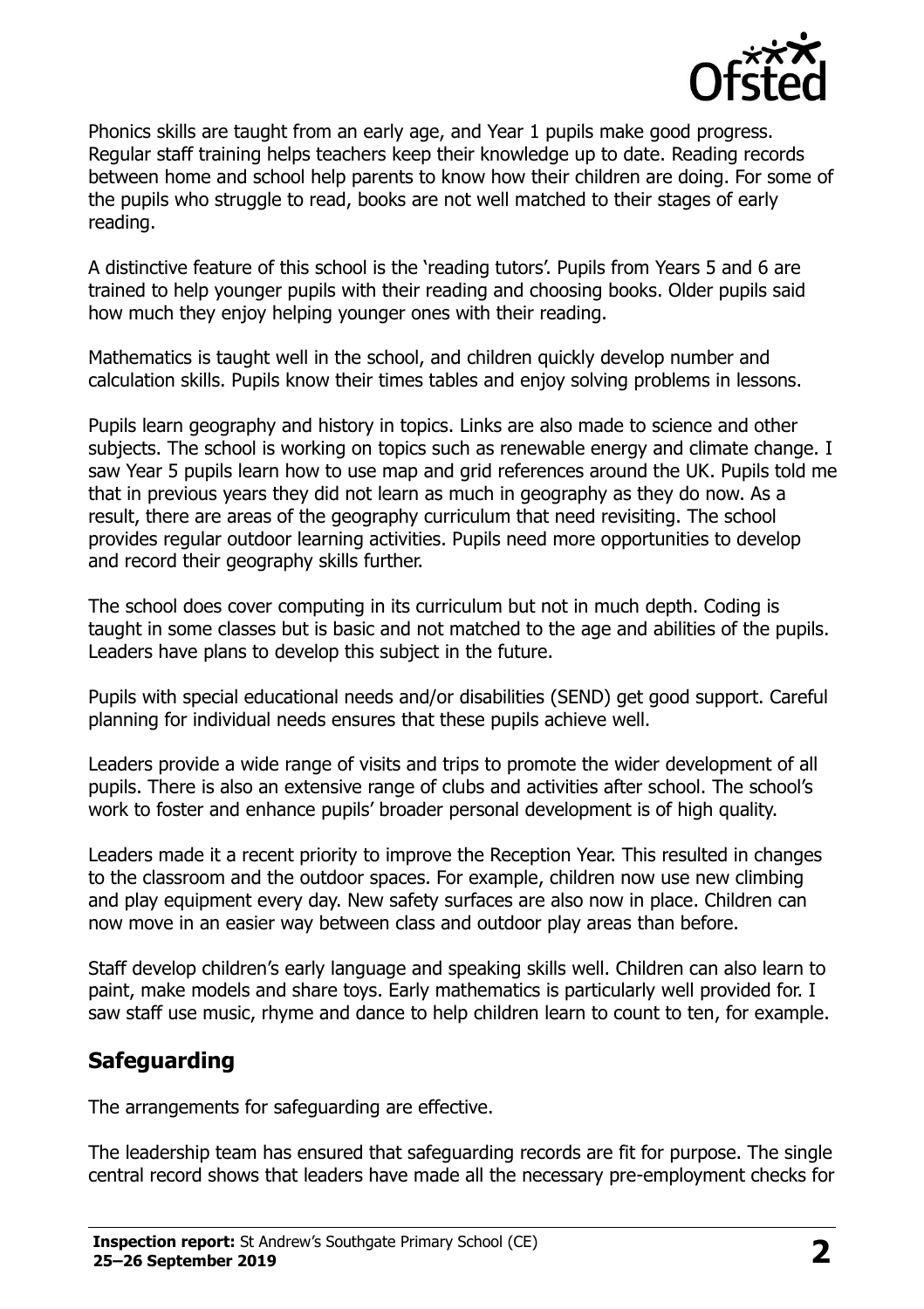

staff. Training is up to date, and staff have a good awareness of local issues and concerns in the local community.

Pupils told me clear examples of how they keep safe online, both in school and at home. Leaders have close links with parents and carers and know individual families well. All parents who spoke with me, and those who answered the Ofsted survey, said that their children are safe and well looked after in this school.

### **What does the school need to do to improve?**

# **(Information for the school and appropriate authority)**

- The computing curriculum does not ensure that pupils can use information technology across a wide range of subjects. The school teaches coding, but the activities do not develop pupils' knowledge and understanding well enough. The planned learning is not always matched to the ages and abilities of the pupils.
- Leaders need to ensure that, for early readers, books match the sounds that pupils have learned. This will help pupils to become more confident and fluent readers.
- Pupils said how much they enjoy learning about geography in lessons and outdoors in the local environment. Pupils love learning about physical geography. They are interested in climate change and how they can help protect the planet. Pupils now need more opportunities to record their work and cover other aspects, such as locational geography.

#### **Background**

When we have judged a school to be good we will then normally go into the school about once every four years to confirm that the school remains good. This is called a section 8 inspection of a good school or non-exempt outstanding school. We do not give graded judgements on a section 8 inspection. However, if we find some evidence that the school could now be better than good or that standards may be declining, then the next inspection will be a section 5 inspection. Usually this is within one to two years of the date of the section 8 inspection. If we have serious concerns about safeguarding, behaviour or the quality of education, we will convert the section 8 inspection to a section 5 inspection immediately.

This is the first section 8 inspection since we judged St Andrew's Southgate Primary School (CE) to be good on 22–23 March 2016.

#### **How can I feed back my views?**

You can use [Ofsted Parent View](https://parentview.ofsted.gov.uk/) to give Ofsted your opinion on your child's school, or to find out what other parents and carers think. We use Ofsted Parent View information when deciding which schools to inspect, when to inspect them and as part of their inspection.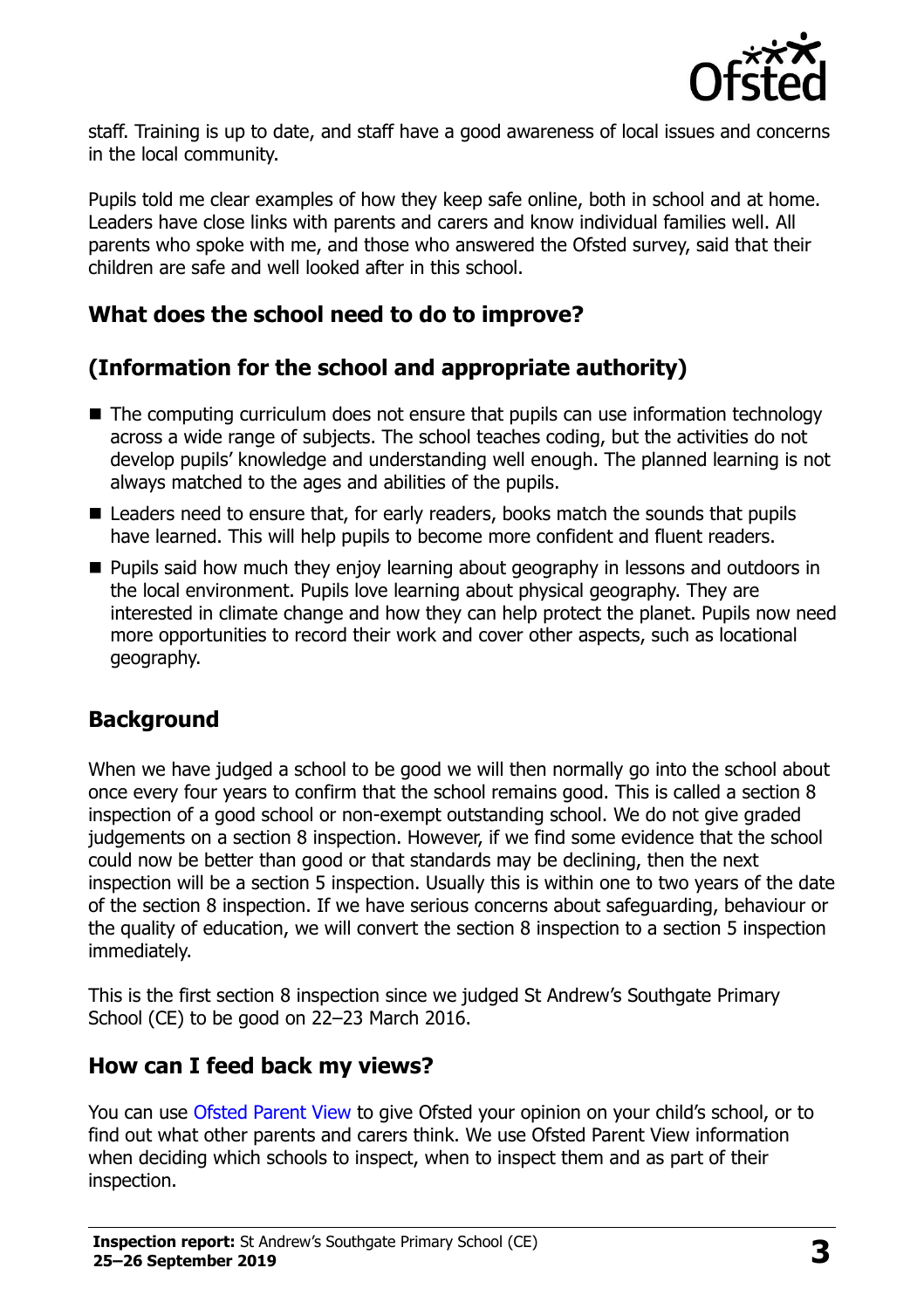

The Department for Education has further quidance on how to complain about a school.

If you are not happy with the inspection or the report, you can [complain to Ofsted.](https://www.gov.uk/complain-ofsted-report)

#### **Further information**

You can search for [published performance information](http://www.compare-school-performance.service.gov.uk/) about the school.

In the report, '[disadvantaged pupils](http://www.gov.uk/guidance/pupil-premium-information-for-schools-and-alternative-provision-settings)' refers to those pupils who attract government pupil premium funding: pupils claiming free school meals at any point in the last six years and pupils in care or who left care through adoption or another formal route.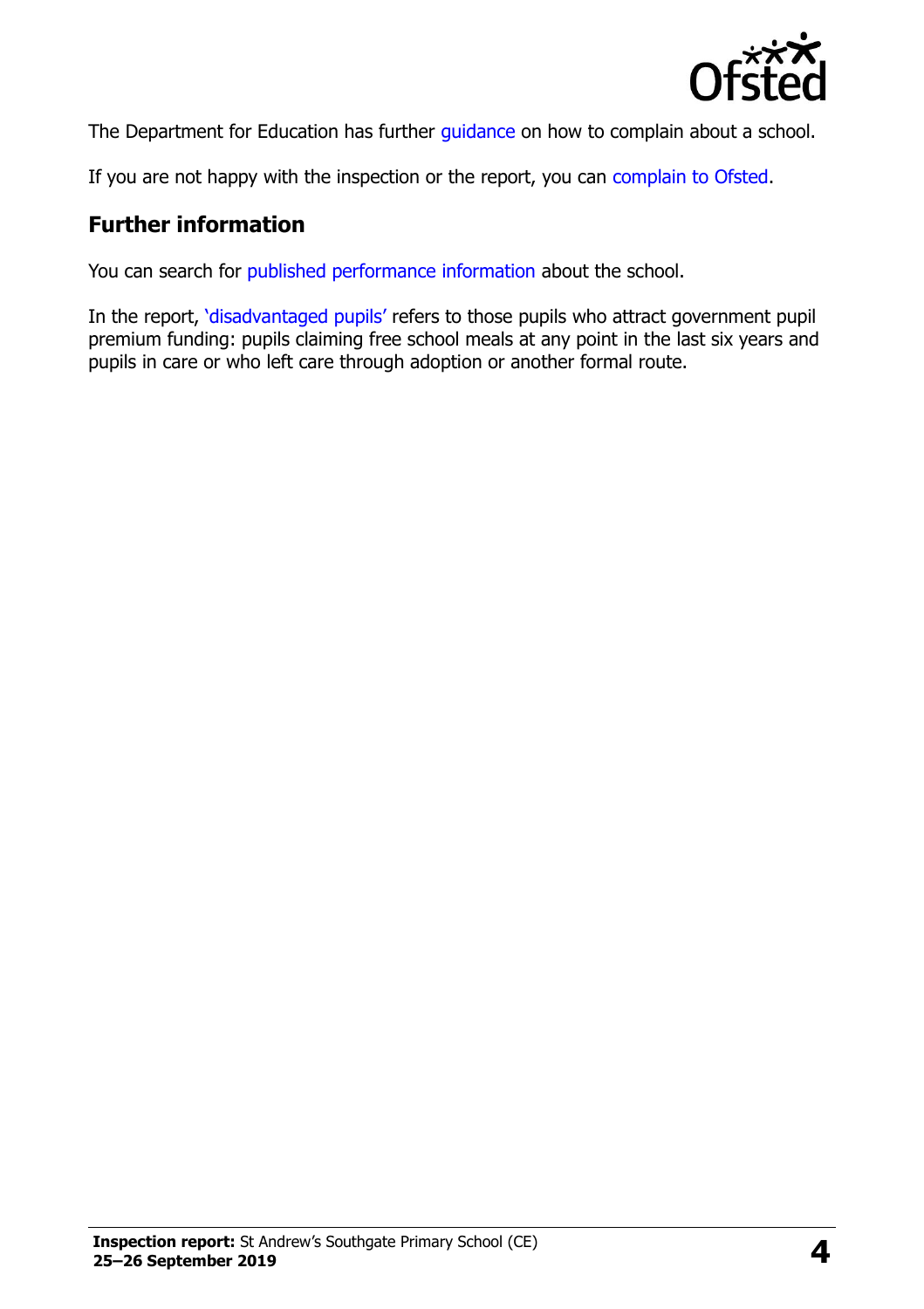

## **School details**

| Unique reference number             | 102030                                  |
|-------------------------------------|-----------------------------------------|
| <b>Local authority</b>              | Enfield                                 |
| <b>Inspection number</b>            | 10110484                                |
| <b>Type of school</b>               | Primary                                 |
| <b>School category</b>              | Voluntary aided                         |
| Age range of pupils                 | 4 to 11                                 |
| <b>Gender of pupils</b>             | Mixed                                   |
| Number of pupils on the school roll | 207                                     |
| <b>Appropriate authority</b>        | The governing body                      |
| <b>Chair of governing body</b>      | James Adeshiyan                         |
| <b>Headteacher</b>                  | Neil Mason                              |
| Website                             | www.st-andrews-southgate.enfield.sch.uk |
| Date of previous inspection         | 22-23 March 2016                        |

# **Information about this school**

- St. Andrew's Southgate Primary Church of England school is a one form entry voluntary aided primary school in the London Borough of Enfield.
- The school's previous inspection was in March 2016, when the school was judged good.
- The school caters for a wide range of pupils with SEND.

#### **Information about this inspection**

- During this inspection, I held discussions with the headteacher, deputy headteacher, assistant headteacher and other leaders. I spoke with representatives from the local authority and the Diocese of London, and I held a meeting with three governors, including the chair of the governing body.
- $\blacksquare$  I spoke with pupils in class and around the school. I also spoke to a wide range of parents. I observed pupils' behaviour in class, in the playgrounds, at lunchtimes and as they moved around the school. I spoke with a range of support staff in all areas of the school. I talked with pupils about their work in a wide range of subjects, and we looked at their work together. I heard readers across the school, particularly in Years 1 and 2. I spoke with pupils of all ages about the books they are reading. I also made visits to all classes, including the Reception Year, alongside senior leaders.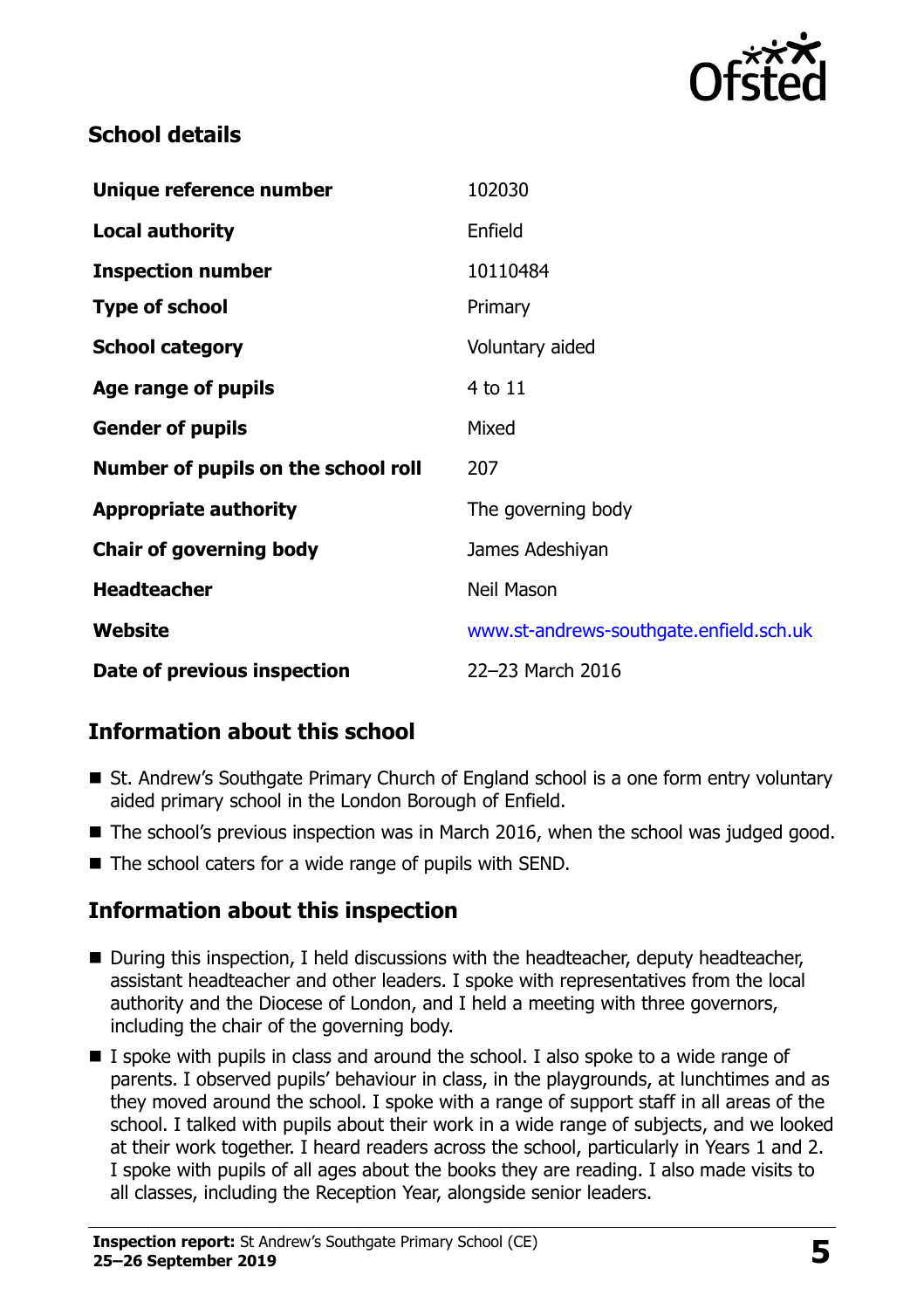

- As part of this inspection, the following subjects were looked at in depth: English, particularly early reading, computing and geography. I also looked at early mathematics in the Reception Year and in key stage 1.
- I scrutinised a wide range of records and documentation concerning safeguarding, and welfare. I looked in detail at the school's single central record of staff checks. I also looked at behaviour and bullying incident logs.

#### **Inspection team**

Sean Flood, lead inspector **CERC CONTER CONTER** Ofsted Inspector